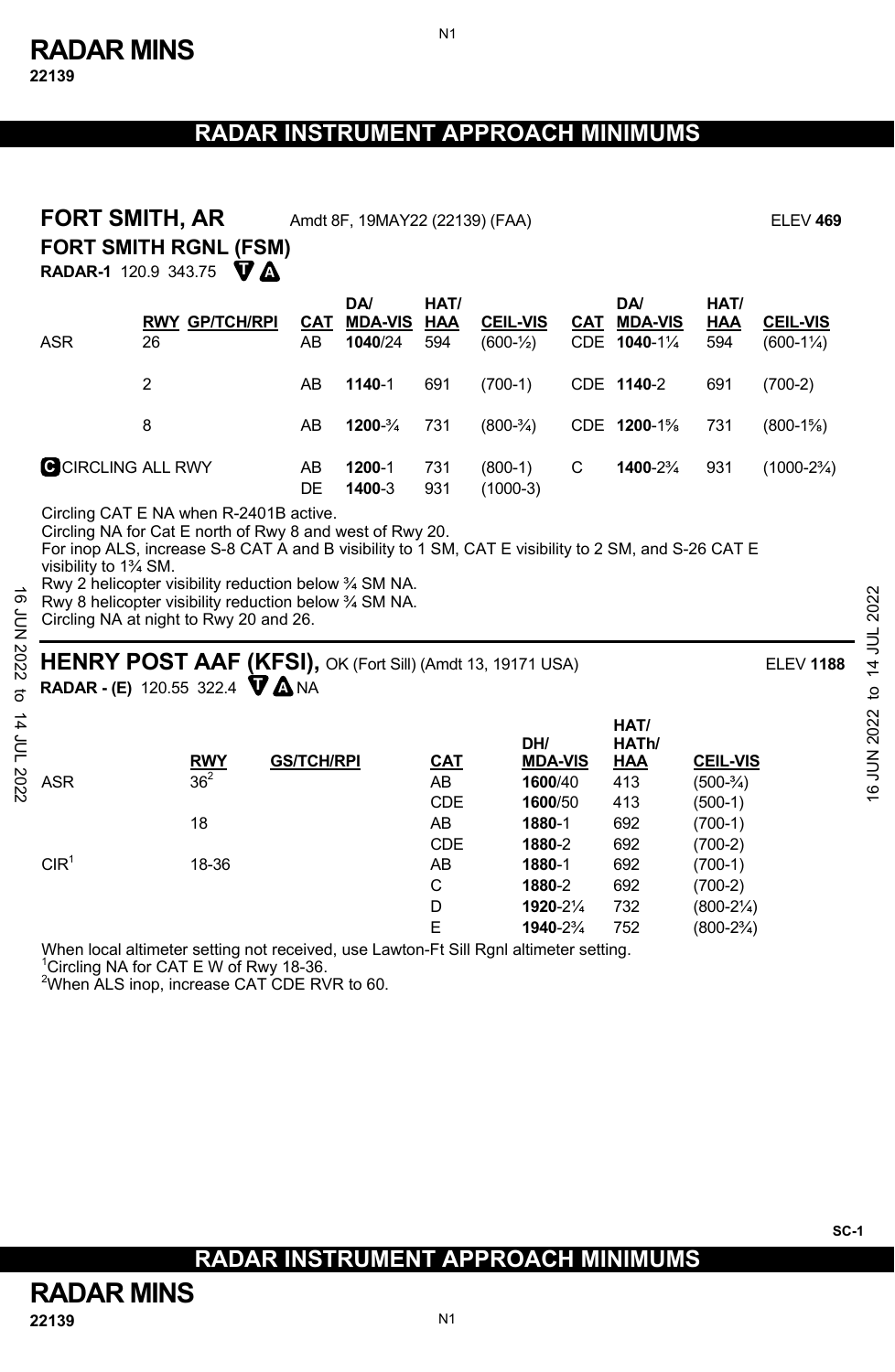**22139** 

# **RADAR INSTRUMENT APPROACH MINIMUMS**

N2

|                   | <b>LAWTON, OK</b><br>Amdt 4A, 10JAN00 (00010) (FAA)<br><b>LAWTON-FORT SILL RGNL (LAW)</b><br><b>RADAR-1 - 120.55 322.4</b> |                                                                            |                                                                      |                                            |                                  |                                                      |                  |                                          | <b>ELEV 1110</b>          |                                         |             |
|-------------------|----------------------------------------------------------------------------------------------------------------------------|----------------------------------------------------------------------------|----------------------------------------------------------------------|--------------------------------------------|----------------------------------|------------------------------------------------------|------------------|------------------------------------------|---------------------------|-----------------------------------------|-------------|
|                   | <b>ASR</b>                                                                                                                 | <b>RWY GP/TCH/RPI</b><br>35                                                | CAT<br><b>ABC</b>                                                    | <b>DA</b><br><b>MDA-VIS</b><br>1560-34     | HAT/<br><b>HAA</b><br>471        | <b>CEIL-VIS</b><br>$(500-3/4)$                       | <b>CAT</b><br>D  | DA/<br><b>MDA-VIS</b><br>1560-1          | HAT/<br>HAA<br>471        | <b>CEIL-VIS</b><br>$(500-1)$            |             |
|                   | <b>CIRCLING</b>                                                                                                            | ALL RWY                                                                    | AB<br>D                                                              | 1600-1<br>1680-2                           | 490<br>570                       | $(500-1)$<br>$(600-2)$                               | C                | 1620-11/2                                | 510                       | $(600-1\frac{1}{2})$                    |             |
|                   | <b>LAWTON, OK</b>                                                                                                          | <b>RADAR-2 - 120.55 322.4</b>                                              | Amdt 1B, 08AUG02 (02220) (FAA)<br><b>LAWTON-FORT SILL RGNL (LAW)</b> |                                            |                                  |                                                      |                  |                                          | <b>ELEV 1110</b>          |                                         |             |
|                   | <b>ASR</b>                                                                                                                 | <b>RWY GP/TCH/RPI</b><br>17                                                | <b>CAT</b><br>AB                                                     | DA/<br><b>MDA-VIS</b><br>1620-1            | HAT/<br><b>HAA</b><br>510        | <b>CEIL-VIS</b><br>$(600-1)$                         | CAT<br><b>CD</b> | <b>DA</b><br><b>MDA-VIS</b><br>1620-11/2 | HAT/<br><b>HAA</b><br>510 | <b>CEIL-VS</b><br>$(600-1\frac{1}{2})$  |             |
| <b>6 JUN 2022</b> | <b>CIRCLING</b>                                                                                                            | <b>ALL RWY</b>                                                             | AB<br>D.                                                             | 1620-1<br>1680-2                           | 510<br>570                       | $(600-1)$<br>$(600-2)$                               | C                | 1620-11/2                                | 510                       | $(600-1\frac{1}{2})$                    | 2022        |
| ฮ                 |                                                                                                                            | <b>OKLAHOMA CITY, OK</b><br><b>WILEY POST (PWA)</b><br>RADAR-1 124.6 266.8 | Amdt 2A, 07APR11 (11153) (FAA)                                       |                                            |                                  |                                                      |                  | <b>ELEV 1299</b>                         | 14 JUL<br>$\mathbf{a}$    |                                         |             |
| $14$ JUL 2022     | <b>ASR</b>                                                                                                                 | <b>RWY GP/TCH/RPI</b><br>35R                                               | CAT<br>AB<br>D                                                       | DA/<br><b>MDA-VIS</b><br>1840-1<br>1840-1% | HAT/<br><b>HAA</b><br>541<br>541 | <b>CEIL-VIS</b><br>$(600-1)$<br>$(600-1\frac{3}{4})$ | CAT<br>C         | <b>DA</b><br><b>MDA-VIS</b><br>1840-11/2 | HAT/<br>HAA<br>541        | <b>CEIL-VIS</b><br>$(600-1\frac{1}{2})$ | 16 JUN 2022 |
|                   | <b>CIRCLING</b>                                                                                                            | <b>ALL RWY</b>                                                             | AB<br>D                                                              | 1840-1<br>1880-2                           | 541<br>581                       | $(600-1)$<br>$(600-2)$                               | C                | 1840-11/2                                | 541                       | $(600-1\frac{1}{2})$                    |             |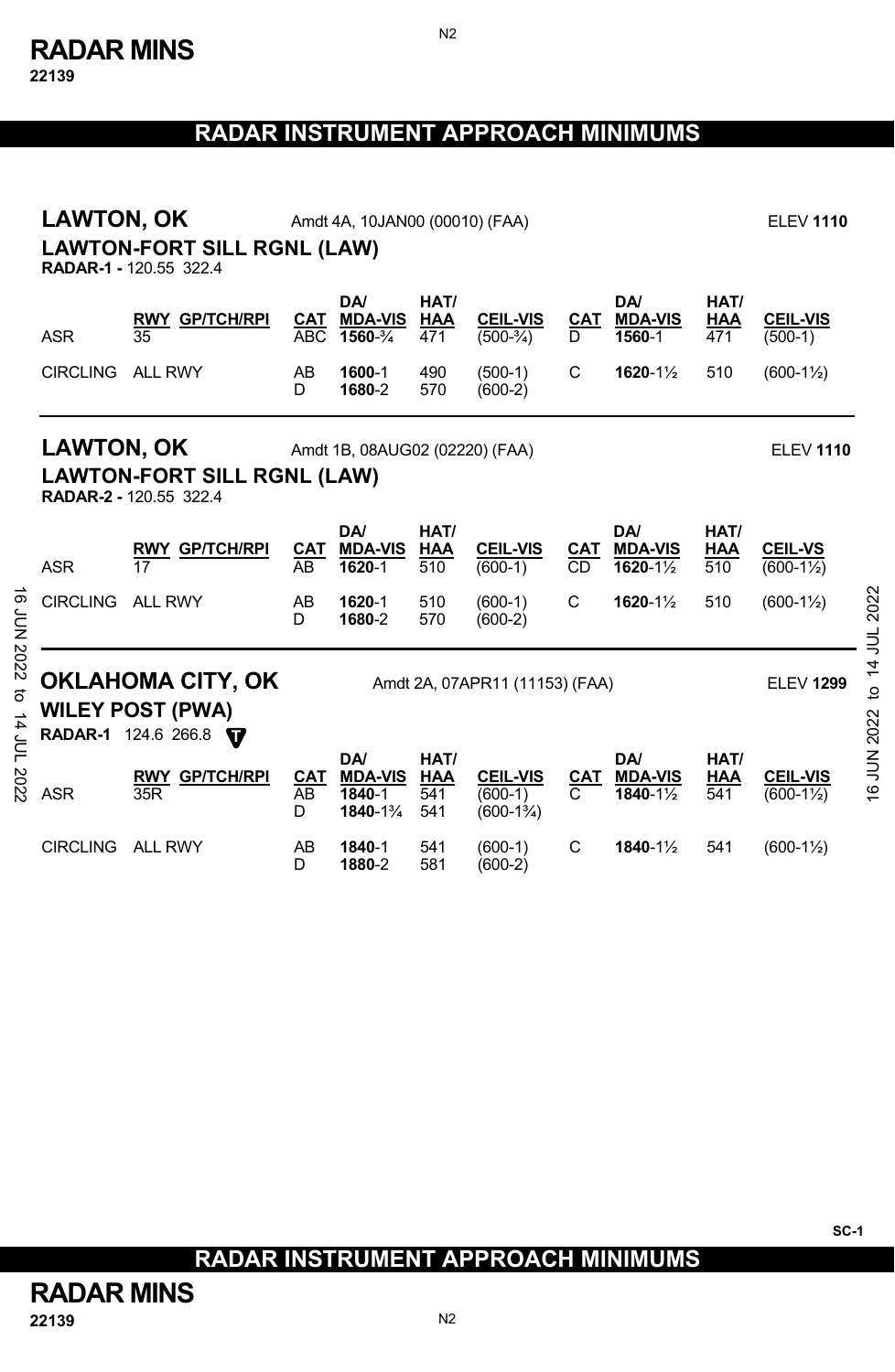N3

# **WILL ROGERS WORLD (OKC) OKLAHOMA CITY, OK** Amdt 21A, 13OCT16 (20030) (FAA) ELEV 1296

**RADAR-1** 124.6 266.8 **V** 

| <b>ASR</b>      | <u>RWY</u><br>17L             | <b>GP/TCH/RPI</b> | CAT<br><b>ABCDE</b>                          | <b>DA</b><br><b>MDA-VIS</b><br>1680/40                   | HAT/<br>HAA<br>393              | <b>CEIL-VIS</b><br>$(400-3/4)$                                          |
|-----------------|-------------------------------|-------------------|----------------------------------------------|----------------------------------------------------------|---------------------------------|-------------------------------------------------------------------------|
|                 | 35R<br>17 <sub>R</sub><br>35L |                   | <b>ABCDE</b><br><b>ABCDE</b><br><b>ABCDE</b> | 1680/40<br>1680/40<br>1680/40                            | 386<br>398<br>404               | (400-¾)<br>(400-¾)<br>$(400-3/4)$                                       |
| <b>CIRCLING</b> | <b>ALL RWY</b>                |                   | A<br>B<br>С<br>D<br>E                        | 1740-11/4<br>1760-11/4<br>1960-1%<br>2000-21/4<br>2240-3 | 444<br>464<br>664<br>704<br>944 | (500-1¼)<br>(500-1¼)<br>$(700-1\%)$<br>$(800-2\frac{1}{4})$<br>(1000-3) |

For inoperative MALSR, increase S-17L, S-17R, and S-35L CAT E visibility to 1¼. For inoperative ALSF, increase S-35R CAT E visibility to 1¼.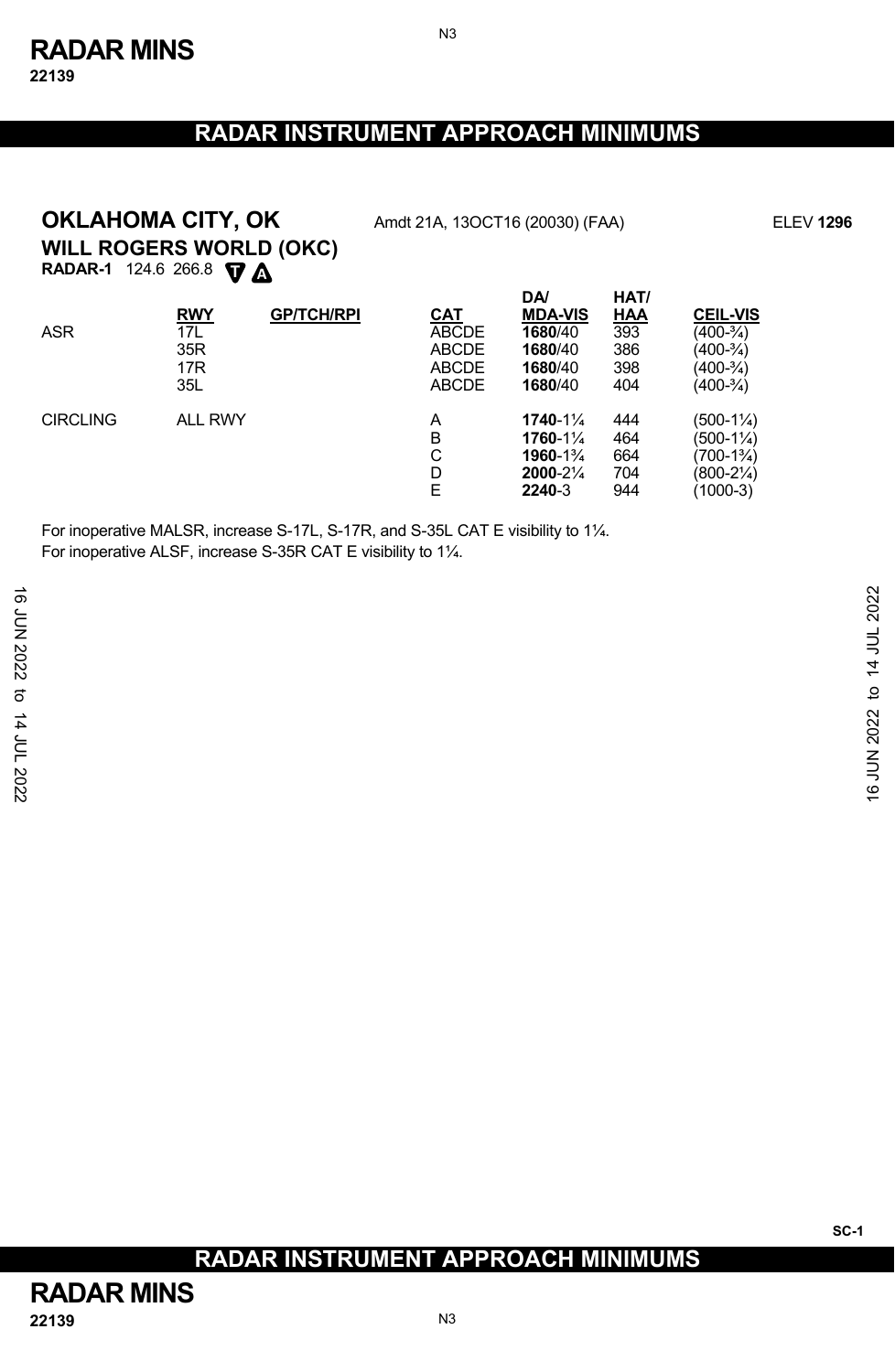N4

#### **TINKER AFB (KTIK),** (Oklahoma City) OK (20086 USAF) ELEV **1291 T RADAR -** Ctc OKLAHOMA CITY APP CON **(E)** 118.95 323.1

|                    |                                                                                                                           | <b>RWY</b>      | <b>GS/TCH/RPI</b> | <b>CAT</b> | DH/<br><b>MDA-VIS</b> | HAT/<br>HATh/<br><u>HAA</u> | <b>CEIL-VIS</b>      |              |
|--------------------|---------------------------------------------------------------------------------------------------------------------------|-----------------|-------------------|------------|-----------------------|-----------------------------|----------------------|--------------|
|                    | ASR                                                                                                                       | 36 <sup>1</sup> |                   | A          | 1940/24               | 649                         | $(700-1/2)$          |              |
|                    |                                                                                                                           |                 |                   | В          | 1940/40               | 649                         | $(700-3/4)$          |              |
|                    |                                                                                                                           |                 |                   | С          | 1940/60               | 649                         | $(700-1\%)$          |              |
|                    |                                                                                                                           |                 |                   | D          | 1940-11/2             | 649                         | $(700-1\frac{1}{2})$ |              |
|                    |                                                                                                                           |                 |                   | E          | 1940-1%               | 649                         | $(700-1\frac{3}{4})$ |              |
|                    |                                                                                                                           | $18^{2}$        |                   | Α          | 2000/40               | 733                         | $(800-3/4)$          |              |
|                    |                                                                                                                           |                 |                   | B          | 2000/50               | 733                         | $(800-1)$            |              |
|                    |                                                                                                                           |                 |                   | C          | 2000-1%               | 733                         | $(800-1\frac{3}{4})$ |              |
|                    |                                                                                                                           |                 |                   | D          | 2000-2                | 733                         | $(800-2)$            |              |
|                    |                                                                                                                           |                 |                   | E          | 2000-21/4             | 733                         | $(800-2\frac{1}{4})$ |              |
|                    | CIR <sup>3</sup>                                                                                                          | 36              |                   | Α          | 1940-1                | 649                         | $(700-1)$            |              |
|                    |                                                                                                                           |                 |                   | B          | 1940-11/4             | 649                         | $(700-1\frac{1}{4})$ |              |
|                    |                                                                                                                           |                 |                   | С          | 1940-1%               | 649                         | $(700-1\frac{3}{4})$ |              |
|                    |                                                                                                                           |                 |                   | D          | 1980-21/4             | 689                         | $(700-2\frac{1}{4})$ |              |
| <b>16 JUN 2022</b> |                                                                                                                           |                 |                   | E          | 2040-2%               | 749                         | $(800-2\frac{3}{4})$ |              |
|                    |                                                                                                                           | 18              |                   | Α          | 2000-1                | 709                         | $(800-1)$            | 14 JUL 2022  |
| ಕ                  |                                                                                                                           |                 |                   | B          | $2000 - 1\frac{1}{4}$ | 709                         | $(800-1\frac{1}{4})$ | $\mathbf{c}$ |
|                    |                                                                                                                           |                 |                   | С          | 2000-2                | 709                         | $(800-2)$            |              |
|                    |                                                                                                                           |                 |                   | D          | 2000-21/4             | 709                         | $(800-2\frac{1}{4})$ |              |
|                    |                                                                                                                           |                 |                   | E          | 2040-2%               | 749                         | $(800-2\frac{3}{4})$ |              |
| 14 JUL 2022        | <sup>1</sup> When ALS inop, increase CAT A RVR to 50 and vis to 1 mile, CAT B RVR to 60 and vis to 1 $\frac{1}{4}$ miles, |                 |                   |            |                       |                             |                      | 16 JUN 2022  |

1 When ALS inop, increase CAT A RVR to 50 and vis to 1 mile, CAT B RVR to 60 and vis to 1¼ miles, CAT C vis to 1¾ miles, CAT D vis to 2 miles, CAT E vis to 2¼ miles.

<sup>2</sup>When ALS inop, increase CAT A RVR to 50 and vis to 1 mile, CAT B RVR to 60 and vis to 1¼ miles, CAT C vis to 2 miles, CAT D vis to 2¼ miles, CAT E vis to 2½ miles.

 ${}^{3}$ CAT E circling not authorized in sector S of Rwy 13-31 and W of Rwy 18-36.

# **RADAR INSTRUMENT APPROACH MINIMUMS**

**SC-1**